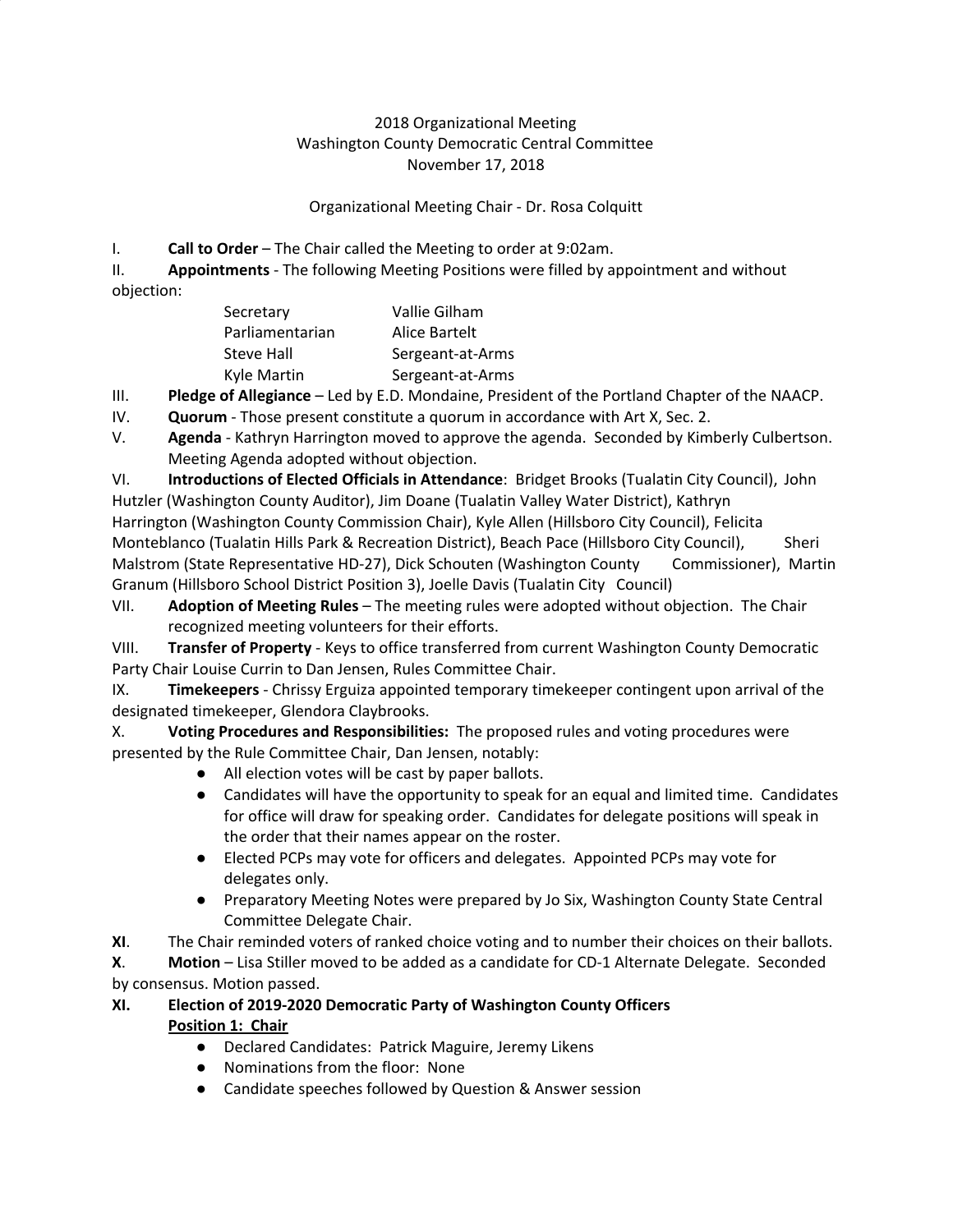- **●** Ballots were distributed and collected by the following Tellers: Barbara Glazer, Garrett Fleenor, Lisa Stiller, Pamela Love, Steve Hall, Susan Bender-Phelps, Kyle Martin.
- *Credentials Report* (by Chrissy Erguiza): Elected PCPs signed in – 207; Appointed PCPs - 9
- *Vote Totals* (by Dan Jensen): Ballots collected – 207 Vote Totals - Patrick Maguire – 145/70% Jeremy Likens – 62/30%

The Chair declared Patrick Maguire elected Chair.

## **Position 2: First Vice Chair**

- Declared Candidates: Farrah Chaichi, Martita Meier
- Nominations from the floor: None
- Candidate speeches followed by Question & Answer session
- Ballots were distributed and collected by the following Tellers: Amelia Manlove, Jo Six, Matt Koehler, Linda Erickson, Steve Hall, Natalia Zhang, Kyle Martin
- *Credentials Report* (by Chrissy Erguiza): Elected PCPs signed in – 207, Elected PCPs present - 204 Appointed PCPs signed in – 9, Appointed PCPs present - 9
- The Chair acknowledged visitors: Lawrence Taylor, professional parliamentarian, JJ Jackson and Dr. Cynthia Harris.
- *Vote Totals* (by Dan Jensen): Ballots collected – 202, Abstentions - 2 Vote Totals – Martita Meier – 140/69%

Farrah Chaichi – 62/31%

The Chair declared Martita Meier elected First Vice Chair.

## **Position 3: Second Vice Chair**

- Declared Candidate: Gabriel Mendez
- Nominations from the floor: Jeremy Likens (nominated by Will Hobbs) Andrew Stiffler (nominated by Rebecca Cambreleng)
- Candidate speeches followed by Question/Answer session.
- Ballots were distributed and collected by Tellers.
- *Credentials Report* (by Chrissy Erguiza): Elected PCPs signed in - 209 Elected PCPs present - 204 Appointed PCPs signed in – 9, Appointed PCPs present - 8
- *Vote Totals* (by Dan Jensen):
	- 1<sup>st</sup> Round Vote Totals: Jeremy Likens 80/39%, Andrew Stiffler 46/22%, Gabriel Mendez - 75/37%, Patrick Maguire – write-in 1/0.4%, Chrissy Erguiza – write-in 1/0.4%, No second choice - 11/5%

2 nd Round Vote *T*otals: Jeremy Likens – 106/52%, Gabriel Mendez - 86/42%

The Chair declared Jeremy Likens elected Second Vice Chair.

## **Position 4: Secretary**

- Declared Candidate: Victoria Long
- Nominations from the floor: Gabriel Mendez (nominated by Keith Haxton), nominee declined; Farrah Chaichi (nomination by Kyle Martin), nominee declined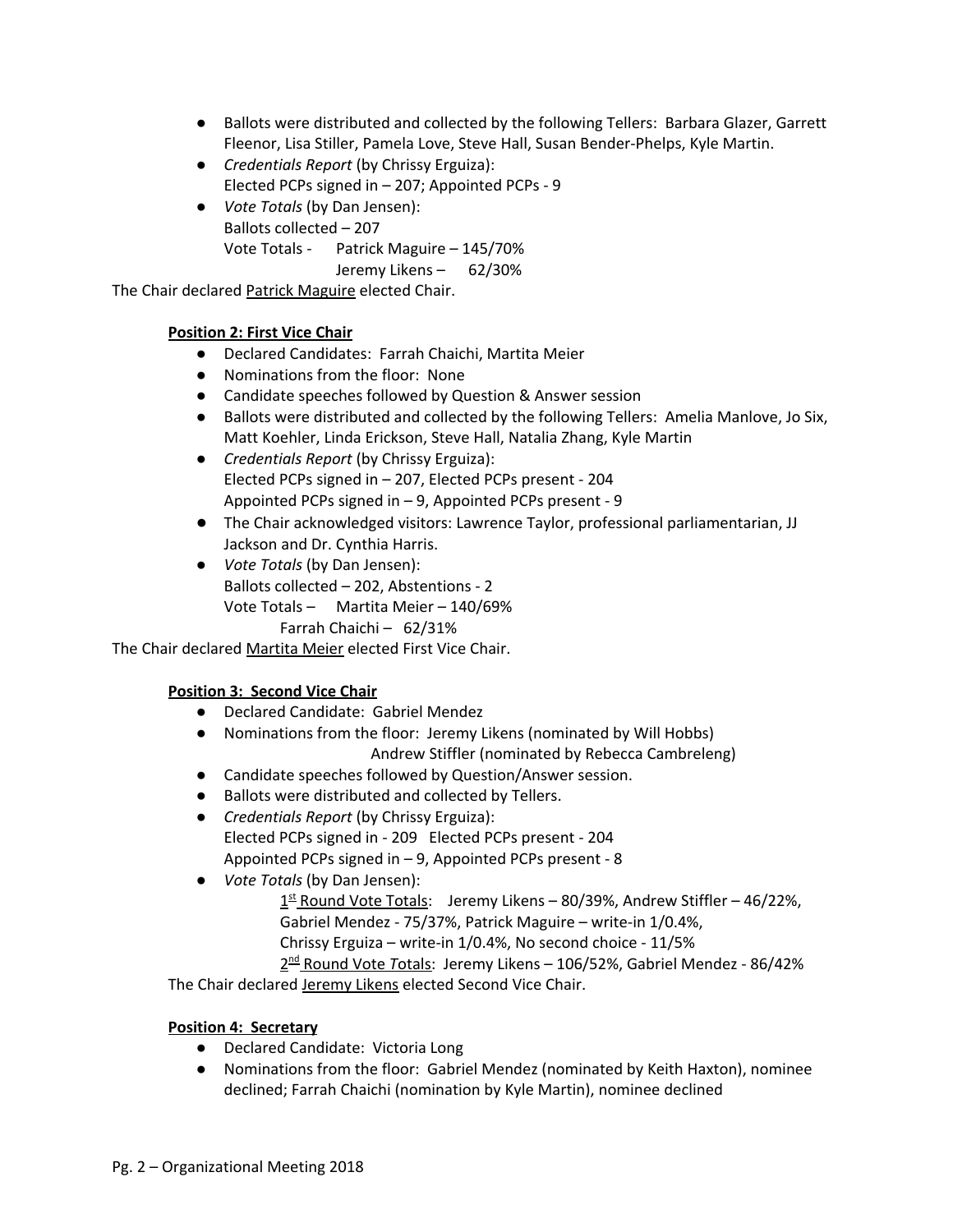- Candidate speech
- Because the Secretary's position was uncontested, the Chair offered to entertain a motion to elect Victoria Long by acclamation.
- Karen Packer seconded the motion to elect Victoria Long by acclamation. The Chair's motion passed unanimously.

The Chair declared Victoria Long elected Secretary.

#### **Position 5: Treasurer**

- **●** Declared Candidates: Candidates: Keith Haxton, Veronica Williams
- **●** Nominations from the floor: None
- **●** Candidate speeches followed by Question & Answer session
- **●** Ballots were distributed and collected by Tellers.
- **●** *Credentials Report* (by Chrissy Erguiza):
	- Elected PCPs signed in 210, Elected PCPs present 194

Appointed PCPs signed in – 9, Appointed PCPs present – 8

- **●** *Vote Totals* (by Dan Jensen):
	- Veronica Williams 133/69%, Keith Haxton 59/31%

The Chair declared Veronica Williams elected Treasurer.

#### **Election of Delegates & Alternates to the Democratic Party of Oregon Central Committee (SCC)**

- The Chair presented a summary of the delegate election rules.
- **Point of Information** (Gerritt Rosenthal): Expressed appreciation for Keith Haxton's candidacy for Treasurer.
- Nominations from the floor: Jeremy Likens (nominated by Patrick Maguire), and Rachel Gowland (nominated by Veronica Williams)
- The Rules Chair (Dan Jensen) will add nominees to ballots
- The Secretary read the **SCC Delegate & Alternates Candidates** roster and their ballot position numbers: 2 Carl Fisher, 13 Barbara Glazer, 3 Gabe Mendez, 14 Bridget Brooks, 4 Garrett Fleenor, 15 Farrah Chaichi, 5 Gerritt Rosenthal, 9 John McWilliams, 16 Linda Erickson, 6 Gulzar Ahmed, 17 Lisa Stiller, 7 Jeremy Likens, 18 Louise Currin, 8 John MacDonald, 19 Lucinda Hites-Clabaugh, 10 Kyle Martin, 20 Nancy Lewis, 11 Paul Erickson, 21 Rachel Gowland, 12 Will Hobbs, 22 Rebecca Cambreleng, 24 Veronica Williams, 25 Keith Haxton
- **Point of Order**: Jon McWilliams' name was missed in the reading because he wasn't present. The Parliamentarian stated that a candidate can be elected in absentia. The Secretary then read Jon McWilliams #9 into the record.
- **Point of Order** (Alex Clemens): Question regarding names deleted from the roster. The Chair stated Susan Foust and Mark Falkenstein were not present and did not complete the required form.
- **Point of Information** (Nancy Lewis): Question regarding how to vote for nonbinary candidate. Dan Jensen stated that 11 positions needed to be filled including automatic chair (5 men, 5 women, 1 nonbinary). Dan Jensen, Jeremy Likens, Keith Haxton, and Kyle Martin expressed their perspectives on the distribution of votes for up to 4 men, 5 women, and 1 nonbinary.
- The Rules Chair stated the rule indicates people can vote for up to 10 delegates and the votes will be distributed as evenly as possible across the three categories. Jeremy Likens reiterated that PCPs may vote for up to 4 males, 5 females, and 1 nonbinary and that the new party chair, Patrick Maguire, is an automatic SCC delegate.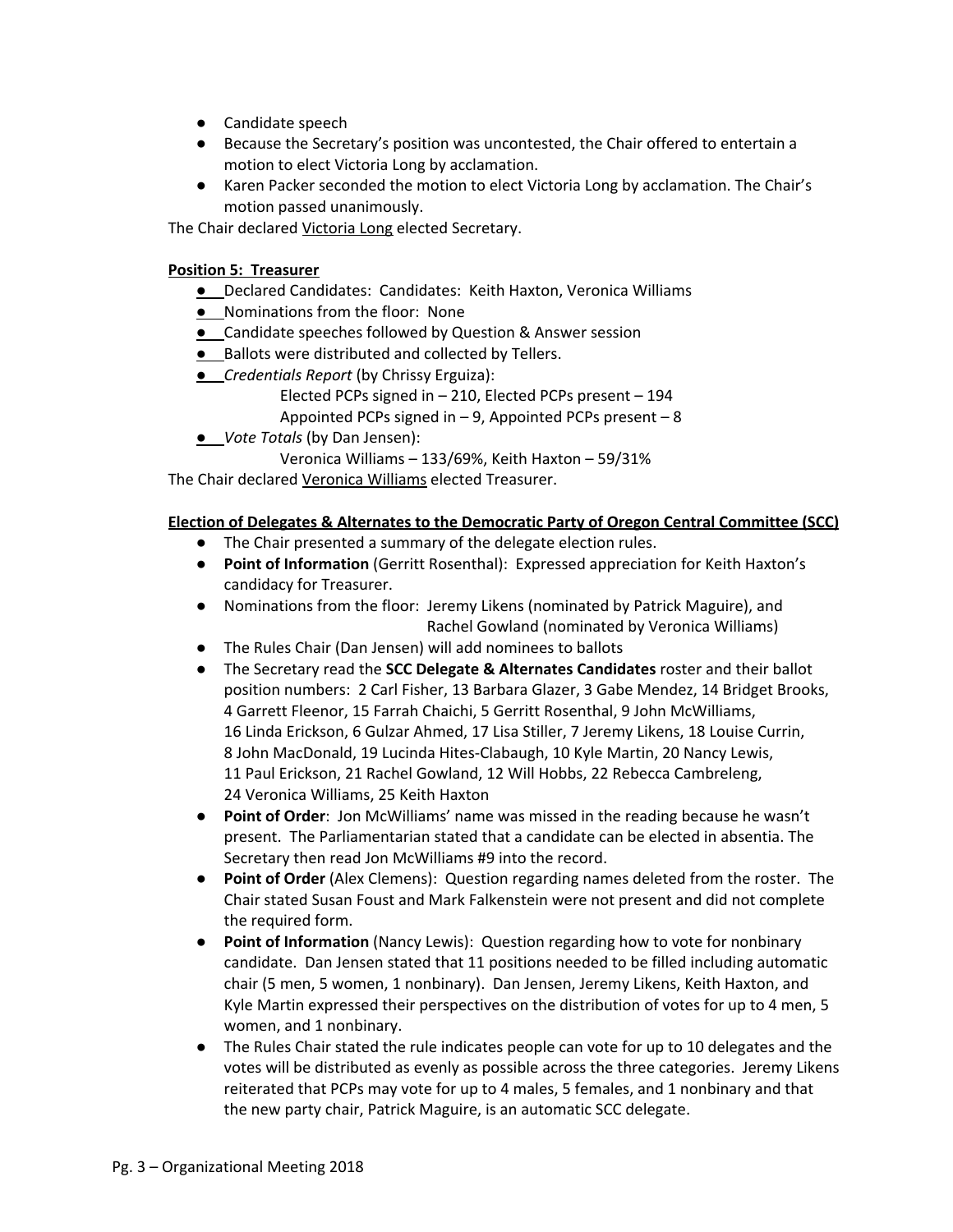- **Group debate** continued regarding disagreement and confusion about how the nonbinary candidate votes would be distributed.
- **Motion (**by Chrissy Erguiza) to call a 10-minute recess, so the Meeting Chair, Rules Chair, and Parliamentarian can present a clear statement of voting procedures. Motion seconded by consensus. Motion passed by voice vote.
- The Chair called for 10-minute recess at 12:55pm.
- The Chair called Meeting to order at 1:07pm.
- The Chair instructed the Tellers to distribute ballots.
- The Chair stated that the Party Chair is an automatic delegate and PCPs may vote for up to 4 males, for up to 5 females, and 1 nonbinary according to the rules.
- *● Credentials Report (by Chrissy Erguiza):*
	- Elected PCPs signed in 211, Elected PCPs not present 73, Elected PCPs present - 152 Appointed PCPs signed in  $-9$ , Appointed PCPs not present  $-3$ , Appointed PCPs present – 6
- *Vote Totals for SCC Male Delegates (by Dan Jensen*): Delegates elected by highest vote totals: Carl Fisher – 79, Gulzar Ahmed – 61, Paul Erickson – 57, Will Hobbs - 54, John MacDonald – 53, Keith Haxton – 48
- Dan Jensen stated that Keith Haxton's inclusion in the elected delegates results was an error and that he will make the correction and remove Keith Haxton's name.
- *Vote Totals for SCC Female Delegates (by Dan Jensen):* Nancy Lewis – 73, Farrah Chaichi – 72, Bridget Brooks – 61, Lucinda Hites-Clabaugh – 60, Rebecca Cambreleng – 58 *(Secretary's Note: the names listed were incorrect because the numbers were misidentified. A corrected list would be announced by Dan Jensen before the meeting ends)*
- *● Vote Totals for SCC Male Alternates (by Dan Jensen):* Gerrit Rosenthal – 49, Gabriel Mendez – 48, Keith Haxton – 48, Garrett Fleenor – 26, Kyle Martin – 14
- *Vote Totals for SCC Female Alternates (by Dan Jensen)*: Veronica Williams – 57, Linda Erickson – 56, Lisa Stiller – 52, Louise Currin – 46, Barbara Glazer – 38
- **Group debate** followed regarding disagreement over the distribution of nonbinary votes.
- Kyle Martin withdrew from the SCC delegation.
- **Motion** (by Keith Haxton) to include a third nonbinary category for SCC delegate vote distribution was seconded and debate followed.
- Garrett Fleenor read a portion of the *Special Rule of Order #4 Election Process for Delegates to the SCC and CD1* and stated the rules for casting and tallying votes are different.
- **Motion** (by Keith Haxton) to suspend the rule and debate followed.
- **Point of Order** (by Carol Greenough) in objection to the proposed motion.
- **The Chair** stated that she can declare the SCC male delegate election results as unofficial. The motion to suspend the rule was debated.
- **Question Called** (by Linda Erickson). Ayes prevailed on voice vote.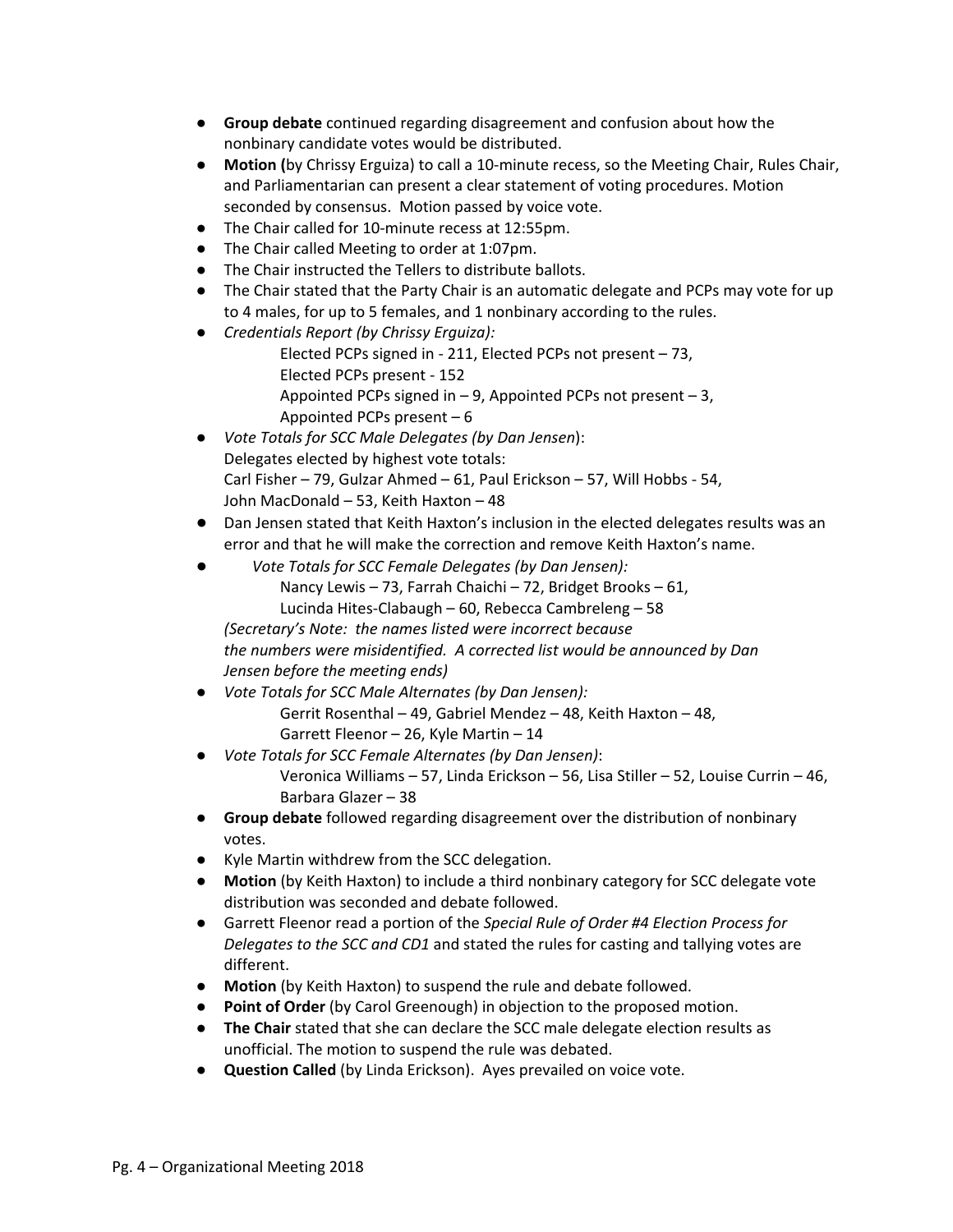- **Motion to Suspend the Rules** (requires 2/3 majority vote to pass or fail) failed by show of hands vote after voice vote was unclear**.**
- **●** *Point of Order (by Keith Haxton) the rules for how votes would be distributed were still not understood*.

## **Election of Delegates and Alternates to the First Congressional District Committee (CD1)**

- The Chair stated PCPs may vote for up to 11 delegates up to 5 males, up to 5 females, and 1 nonbinary. The votes will be evenly distributed across 3 categories.
- Nominations from the floor: Alex Clemens-Nonbinary (nominated by Keith Haxton), Carol Bellows (nominated by Bridget Brooks)
	- Catherine Condron (nominated by Lucinda Hites-Clabaugh)
- **Candidates for delegates and alternates for CD1** and their ballot position numbers: 2 Bill Gallup (not present), 7 John Glynn (not present), 1 Adam Gretzinger, 11 Carol Bellows, 3 Daniel Neill, 12 Catherine Condron, 4 Garrett Fleenor, 13 Farrah Chaichi, 5 Gene Brown, 14 Janice Karpenik, 6 Gerritt Rosenthal, 15 Jennie Bowser, 16 Jolene Guptill, 8 Patrick Konsor, 17 Judith Wightman, 9 Shabba Woodley, 18 Lucinda Hites-Clabaugh, 10 Stan Jewett, 19 Alex Clemens
- The Chair instructed the Tellers to distribute ballots.
- Open mike session while ballots were collected and tallied:

Chair introduced Courtney Neron, Representative-elect HD 36 and

Lucinda Hites-Clabaugh announced a vigil will be held at the Courthouse on Monday at 12pm to oppose ICE officers' presence in courtrooms.

- *● Credentials Report (by Chrissy Erguiza):* Elected PCPs signed in – 211, Elected PCPs not present – 107 Elected PCPs present – 104 Appointed PCPs signed in  $-9$ , Appointed PCPs not present  $-6$ Appointed PCPs present – 3
- **Motion** by Farrah Chaichi that instead of a second vote for alternates to the SCC and CD1, that we take the next highest votes from the election for primary delegates as our alternates. Motion was seconded by consensus, and discussion followed. During discussion, Dan asked people to talk to him if they want to be an alternate.
- **Motion** by Kyle Martin to add Lisa Stiller to the list of female candidates for alternate. The Motion was seconded by consensus and passed unanimously.
- The Chair called for the vote on Farrah's motion. The **Motion** passed unanimously.
- **Motion** by Steve Mauer to express appreciation of Meeting Chair, Dr. Rosa Colquitt. Karen Packer added comments in recognition of previous chairs and officers. Motion was seconded by consensus.
- *● Vote Totals for CD1 Male Delegates (by Dan Jensen):* Shabba Woodley – 95, Adam Gretzinger – 79, Gerritt Rosenthal – 70, Garrett Fleenor – 61, Alex Clemens – 55, Patrick Konsor – 43
- *● Vote Totals for CD1 Male Alternates (by Dan Jensen):*
	- Dan Neill 42, Stan Jewett 37, Gene Brown 14, Bill Gallup – 12, John Glynn – 3
- *● Vote Totals for CD 1 Female Delegates (by Dan Jensen):* Jennie Bowser – 71, Catherine Condron – 63, Lucinda Hites-Clabaugh – 63,